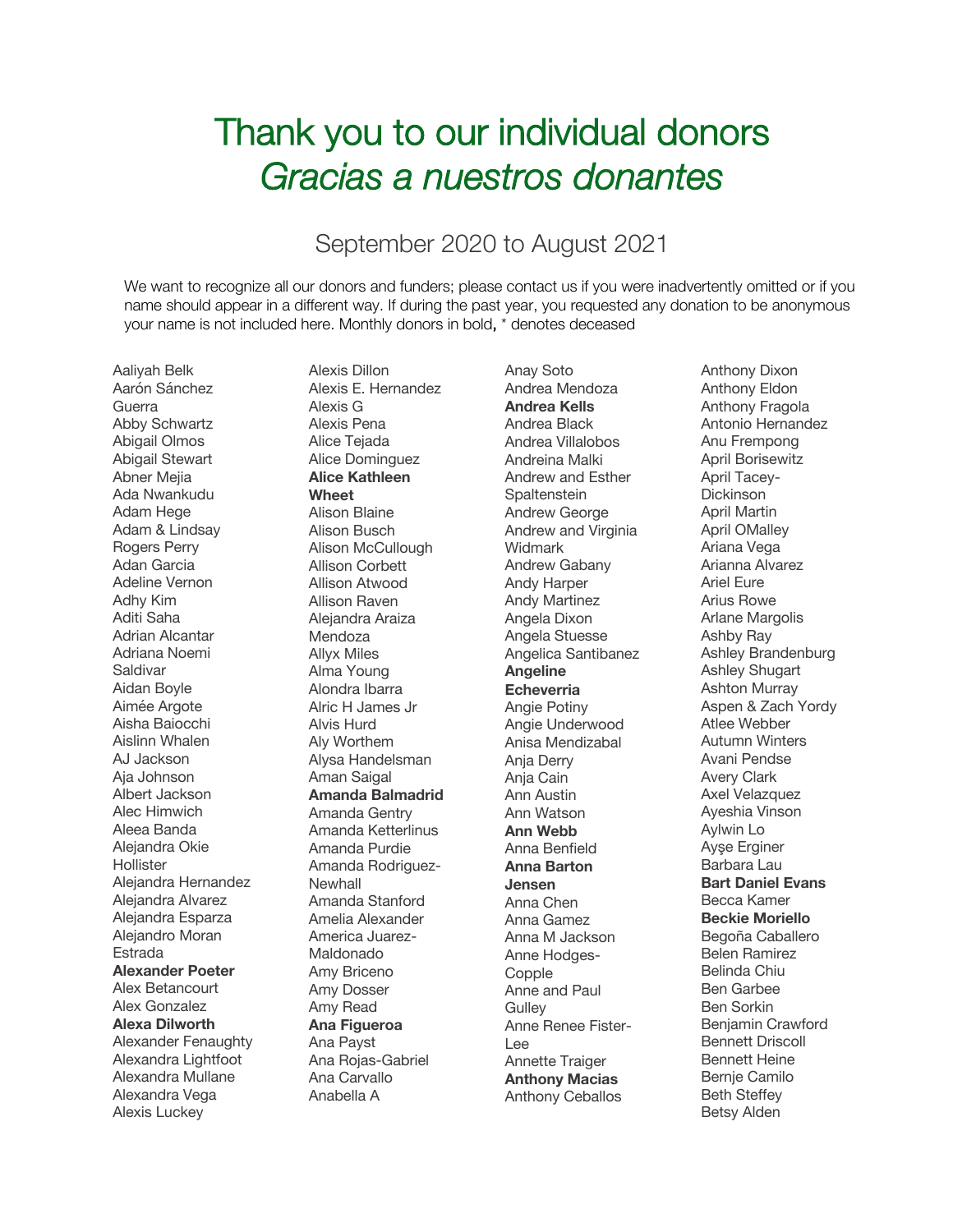Betsy Morgan Betsy & Kurt Euler Bertha Marin Bianca Olivares Bill LeFevre Billie Walden Bisrat Tadesse Blanca Biladeau Bless Burke Bomani Gupton Bradley King **Brady Rochford** Brandon Bowers Brandon Harrell Brandon Lozano Brandy Fuentes Brandy Casas Brayan Barrios Brayan Rodríguez Brenda Ramirez Brenda Franquiz Brenda Lara Brenda Moctezuma Brent Sirota Brett Rapbaum **Brian Payst and Sandra Rodriguez** Brooke Griffin Bullen Furula Caitlin Cary Caitlin Huguely Caitlin Lancaster Cam Duncan Camelia Valldejuly Cameron Corriveau Campbell Lindquist Carley West Carlos Vazquez Carlos Lori Carly Dugan Carmela Meehan Carmen Betts Carol Parker and Peter Harnik Carol B. Porter Carol Brook and Chris Van Hasselt Carol L. Lucas Carol Ripley Moffitt Carol O'Malley Carol Wise Carole Williams **Carolina Mejia** Carolina Ortiz Carolina Torres Caroline Whistler

## **Caroline Reece**

**Phillips** Carolyn Corrie Carrie and Dave Nelson Carsten Pran Casey Mason Casey Meisel Casey Moffitt Catharine Carter Catherine Lee Catherine LePrevost Catherine Howard Catherine Myers Cathy Rutherford Cathy Youngblood Cathy Kunkel Catie Myers -Wood Cayla Rodney Cécile Noël Cecilia Baria Celeste Ortega -Felix Celeste Castrejon **Celisa Steele** Cely Chicurel **Cerina Ziemke** Cesar Leyva Cesar Palma Chalachew Ferede Jo Ann Fernald Charles and Dorothy Lee Charlie D. Thompson Chavis Family Chel McGhee Chelsey Daly Cheryl Yanuck Chika Glass Chloe Rovitz Chris Bernart **Christopher Sims** Chris Johnson Chris Martz Chris and Lucinda Covert Vail Chris Heavener and Michelle Rider Heavener Christie Atlee **Christina Vazquez** Christina Costa Christina Miele Christina Olivares Christine Sumerel Christopher Watson Christopher Brand Christopher Tonelli

Sylvia Becker -Dreps and Christopher **Dreps Christopher Paul** Christy Aguilar Cidney Ehya Cindy Macias Claire & Seth Morgan Claire Cote Claudia Horwitz Claudia Santiago **Coby Austin** Coco Enriquez Colby Whaley Colin Langfeldt Colton Hutchinson Connie Zhang Constance Boulware Corrin Bond Courtney James **Courtney Reid - Eaton** Tim and Courtney **Stanion Cris Rivera and Beth Stringfield** Cristal Ortiz Cristina Forero Crystal Cohagan Crystal Juarez Cynthia Radding Cynthia Fowler Daiquan Phillips Daisy Collazo **Dan Dwyer** Dan S Partridge Dana Mora Dana Goldman Dana and Jonah Goldman McDonald **Dane Summers** Danial Barrera Daniel McKown **Hudgins** Daniel Tubb Daniel Arnold Daniel Ouimet Daniel Scrudato Daniela Jimenez Daniela Santibanez Daniela Zarate Danielle Walters Daryn Mason David Crawford David L. Neal

Dr. David Griffith and Nancy Griffith **David Hill David Shonerd** David Sherman **Dawn and Chris Imershein** Dawn Burtt Dayanna Parra Debby Warren **Deborah L. Jakubs and James Roberts** Deborah Smiley Deborah Thorne Deborah & Ed Roach Deborah & Jonathan Norton Dee Dee & Dick Kells Deevy Holcomb Deiby Ramirez **Hualcuna** Deidra Jane Massie Delaney Walden Delia Aguirre Delia DeCourcy Delilah Palombo Denise Van De Cruze Denise Cade Denise Mason Deon Peterson Devyn Martin Diadira Castro Diana Ortiz Diana Toro Diana Zapote **Diane Evia -Lanevi** Dillon Parker Dominic Rocha - Mancilla Dominique Anderson Donna Moody Dorcas Adedokun Dorothy Rose Borden Dottie Kibler Douglas Stevick Douglas and Nancy Henderson -James Drupti P. Chauhan Dudley &Marilyn **Cummings** Dulce Guzman Dulcie Galdamez Dveckio Crandall Dylan Kyoak Dynell Davidson EB Landesberg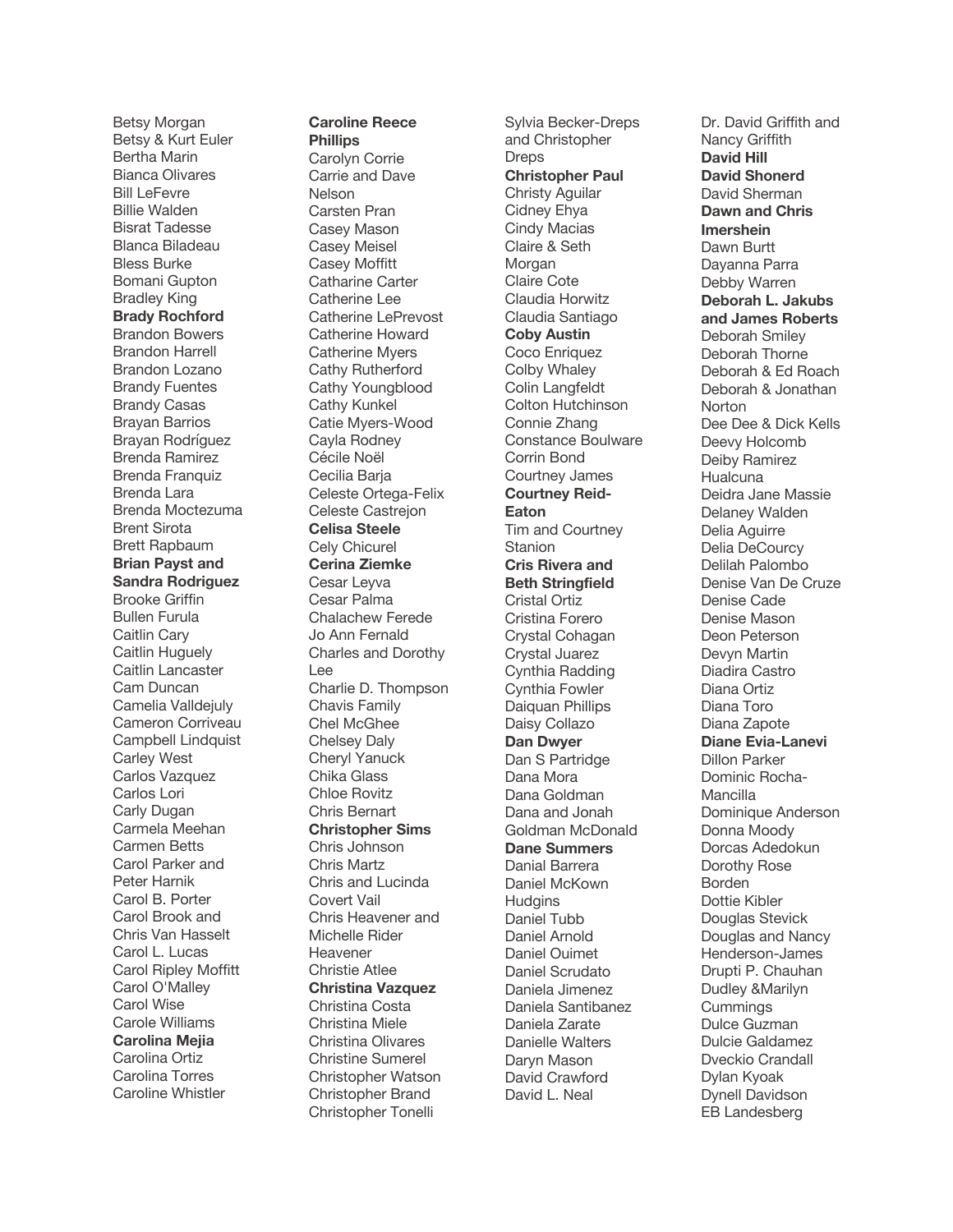Ebony Lathon Ed Chaney and Mandy Hitchcock Edgar Perez Edward L.C. and Caroline S. S. Pritchett Elaine Dodoo Eleanor E. Ferguson Elena Rue Elese Stutts and Christoph Stutts Eli Collingwood Elise Rackoff Elizabeth Cieza **Elizabeth Freeman Lambar** Elizabeth Mejia Elizabeth Mendoza Elizabeth Perniciaro Elizabeth Strittmatter Ellen Cassilly and Frank Konhaus Ellen Chilton Ellen Morton Ellen Steward Ellie Morris Ellie Steward Ellie Tierney Elliott Wendell Ellis Liddle Emilio Taiveaho **Emily Williams and Irving Purata Sanchez Emily Evans Emily Hamilton** Emily McGinty Emily Medina Emily Moore Emily Tuschhoff Emily Wilson Emily Paige Wilson Emma Craig Emma Calabrese Emma Miller Emmanuel Contreras Enid Felix Enrique Pacheco Eric Jones Eric Knight Eric Mlyn Eric Hickerson Eric Rountree Erica García Erica Pineda Erick Fuentes

Erik and Libby Johnson **Erin Leyson** Erin Ashendorf Esmeralda Sosa Ethan Bolton **Evan Hughes** Evan Catlett Evan Willeford Evely Reyes Dr. Jorge R. Houed and Evelyn A. Houed Evelyn Archer - **Taminger** Fatima Garcia **Fawn Pattison** Fedelma McKenna Filimon Habtemariam Fiona Lee Forrester Spears Frances Ansley Frances Palma Frank Konhaus Franklin Montenegro Fred and Palmar **Ortmann** Fredy Olmos G and E Herron Gabe Igo Pelly Gail McCormick Gail S. Phares Gail Belvett Gary Bauer Gary Zhang Gema Navarrete Geoffrey Green George Bernhardt Geovani Ramírez Gibran Ramos Gillian Scott Gina Rozier **Ginger Deason and Luis Carrasco Gita and Edd Gulati -Partee** Gloria Hinton Gloria Zamora Glynis Fullwood Graciela Fabian Graig Meyer **Grant Tore** Grey Copeland Griselda Casillas Guadalupe Corona Ortiz

Guillermo Raya Gustavo Montana Hadiya Howard Hal Schnee Haleigh Prosia Hannah Connor Hannah Capps Hannah Rainey Hannah Zonnevylle **Harlan Gradin** Harley Dutcher Heather Fennell Hector Hernandez Hector Martinez Heidi Coblentz Heidi Hannapel Heidi Romero quesada Heidi Schweizer Helen Brown Helen & Jesse Kruskamp Bowling Hilton and Kate Cancel Himan Chaudhary Holly Hardin Hortencia Bueno **Trude Bennett and Howard Machtinger** Ian Augarten Ilana Dubester Ingrid Johnson InnyLoo Harper **Iris Tillman Hill and George Entenman** Irma Esquivel -Lira Isaac Calle Isabel Del Mastro Isabel Geffner Isabel Salas Isabel Romero Isabella Alvarez Isabella Murray Isaiah Bryant Isamar Alcantar M. Ivey Taylor J. Speare Jackie Leyva Jacqueline Mayorga **Jackie Metivier** Jacqueline Lopez Jacob Boehm **Jacqueline Nowell Jaime Balboa & Todd Presner** Jaime Jones

**James O'Barr James Fernandes James Doom** Jan Davidson Jan Sumerel Jane Stein Jane Curtis Jane Hewitt Janet Clark Janet Barnhardt Janet Bevis Janet Cooper Jany Soth Jasmine Camponeschi Jasmine Coleman Jasmine Lopez Jason Reed Jason McDaniel Jayme Smith Jazlin McDowell Jazmin Guadalupe Posas Jazmyn Joyner Jean Wilson Jean Desaix Jeanette Stokes Jeanette Griggs Jeanine Navarrete Jeff Lownsbury Jeffery Cobb Jeffrey Hays Jen Johnston Jen Skees Jennie Belle Jennie Rutherford **Jennifer Arnold** Jennifer Crichlow Jennifer Gunter Jennifer Segnere Jennifer Jackson Jennifer McGovern Jennifer Soliman Jennifer Blackmon Jennifer Cohen Jennifer Garcia Ruiz Jennifer Luciani Jennifer Monske Jennifer Tyson Jennifer Watkins Jennifer and Nick **White** Jenny Light Jenny Carroll Jenny March Jensy Sevilla Jess Sanford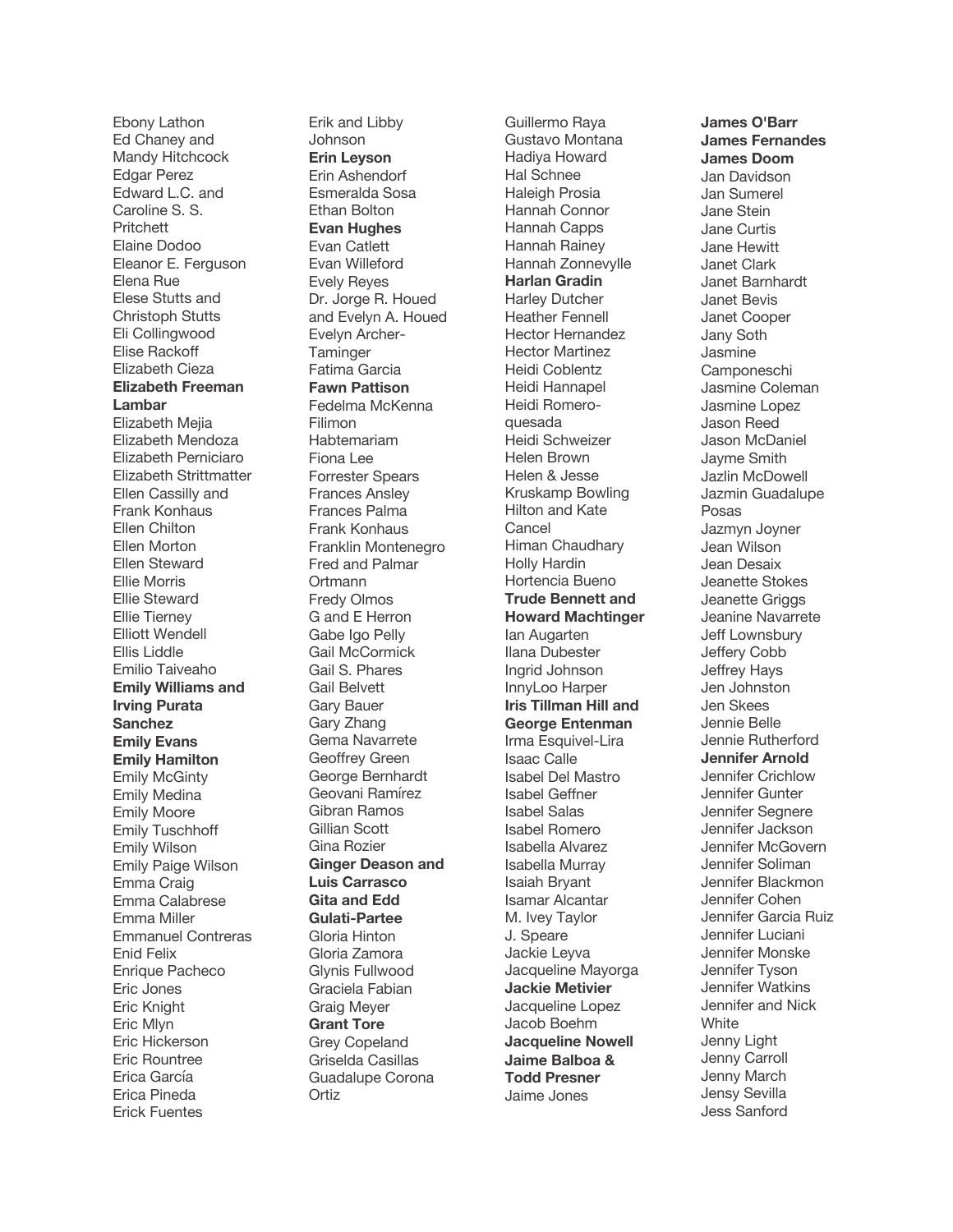**Jessamyn Bowling** Jesse Bozo Jessenia Diaz Jessica Kiebler Jessica Melowski Jessica Montoro Jessica Ruiz Jessie Ortega Jessup Hobbs Jesus Cabrera Jesus Ayala Jesus Islas Jesus Ramirez Jill Haberman Jillian De Gezelle **Jillian Johnson** Jim Young Joanna Olguin Joan Arnold **Joanna Welborn** Joanna B. Hernandez Joanne Sandberg Jocelyn Moratzka Joe Clark Joe and Carlisle Harvard Johana Bravo Johana Suarez John and Jill Paul John Quincy Adams John Best John Cooney John Gill John & Lacy Kells **John W. Moses Jonathan Kirsch** Jonathan Weiler Jonathan LeMaster - **Smith** Jordan Bolden Jordan Miller Jordyn Morse Jorge Vigil Jorja Green Jose Contreras Jose Cisneros Jose Pedro Ibarra Jose Islas Jose Romero **Joseph Lee** Joshua Rabinowitz Josih Hostetler Josue Cieza Joy Learman Joy Thompson Thompson

Juan Martinez Juanita Mainster Judith Montenegro Judith Page **Judith A. Harvey and Raleigh Bailey Julia Sendor** Julia Valasquez **Miguel** Julia Perniciaro Julia and Brian Scatliff O'Grady Julian Osorio Julianna Rennie Julie A Taylor Julie Chappell Julie King Mooney Julie Nguyen Julie Pittman Julie B. Tomlin **Julie C. Wilson** Kacey & Gary Eichelberger Kaitlin Heatwole Kaitlyn Coomes Kandra Strauss - Riggs Kara Keeling Kara Schlindwein Kara Walden Karen Dixon **Karen Chiswell** Karen Feeney Karey Kenst Kari Vasquez Karina Ibarra Karla Estrada Kassandra Caraballo Kassandra Lopez Kassidy Bradley Kate Furgurson Kate Daniels Kate Mulligan Kate Turgeon Katelyn Smith Katerina Pattee Katherine Roberts Katherine Galvagni Kathleen Cooney Kathleen Hansen Kathryn Lee **Kathryn Cox** Kathryn Freelon Kathryn Waters Kathy Ogle Kathy Zaumseil Kathy Clark

Kathy Rozier Katie King Katie Villegas Katherine Hyde Katie Alegria Katie Gao Katie Thompson Katie & Chris Slevin Katlyn Farrell Katrina Holliday Kavanah Anderson Keana Martinez Keara Scallan Keith Kocher Keith Kenney Kelly Hannavi Kelly Moore Kelly Oubre Jr Kelly Zlatos Kelsey Favret Kelvin Tran Ken and Karen Kerr Kenan Hill Kendal Walters Kendall Harkey Kendra Knight Kenia Jimenez Kennedy Freeman Kennise Wilcox Kenny Dalsheimer Kerstin Gaddy Kevin Gomez - Gonzalez Kevin Reiner Kevin Carey Kevin Hildreth Kevin Spears Kevin & Randi **Shirley** Kia Kaiser Kiara Flores Kierra Hyman Kit Andres Kitty Sherwin Koehler Amalia Briceño Kofi Bempah **Kristen Cox** Kristen Robinson **Kyle Tremblay** Kylie Sharp Larry & Beth Free Lars Åkerson LaTonja Williams **Laura Podolsky** Laura Mitchell Laura Paul

Laura Ramirez Lauren Henschel Lauren Landis Lauren Flintom Lauren Jubelirer Sam and Laxmi Hummel Leah Byck Mlyn Leah Mayo Leah Ager Leanna Papp Lechis Ayala Lee Watson Leeanne Stratton **Magdalene Leigh & William Clayton Bordley** Lein Soltan Leo Romero **Leona P. Whichard** Leslie Barajas Leslie Mattson Levi Bevis Libby Dotson Librado Mendoza Sosa Liliana Zuniga Lillian Zwemer Lilliana Sandoval Lin Jay Lina Palancares **Linda Burton** Linda de la Garza Linda Modica Lisa Harris **Lisa Satterwhite and Martyn Darby** Lisa Croucher Lisa Splawinski Lisa Freeman Lisa Nestor Lisa & Peter Fodero Lisa and Jason Kauffman Lisa and Matt **Pipeling Liz Lindsey** Liz Phillips Liza Green Lizzy Knippler Logan Weidman Lolita Moss **Lonna and Richard Harkrader** Loren Chapman Loren Lee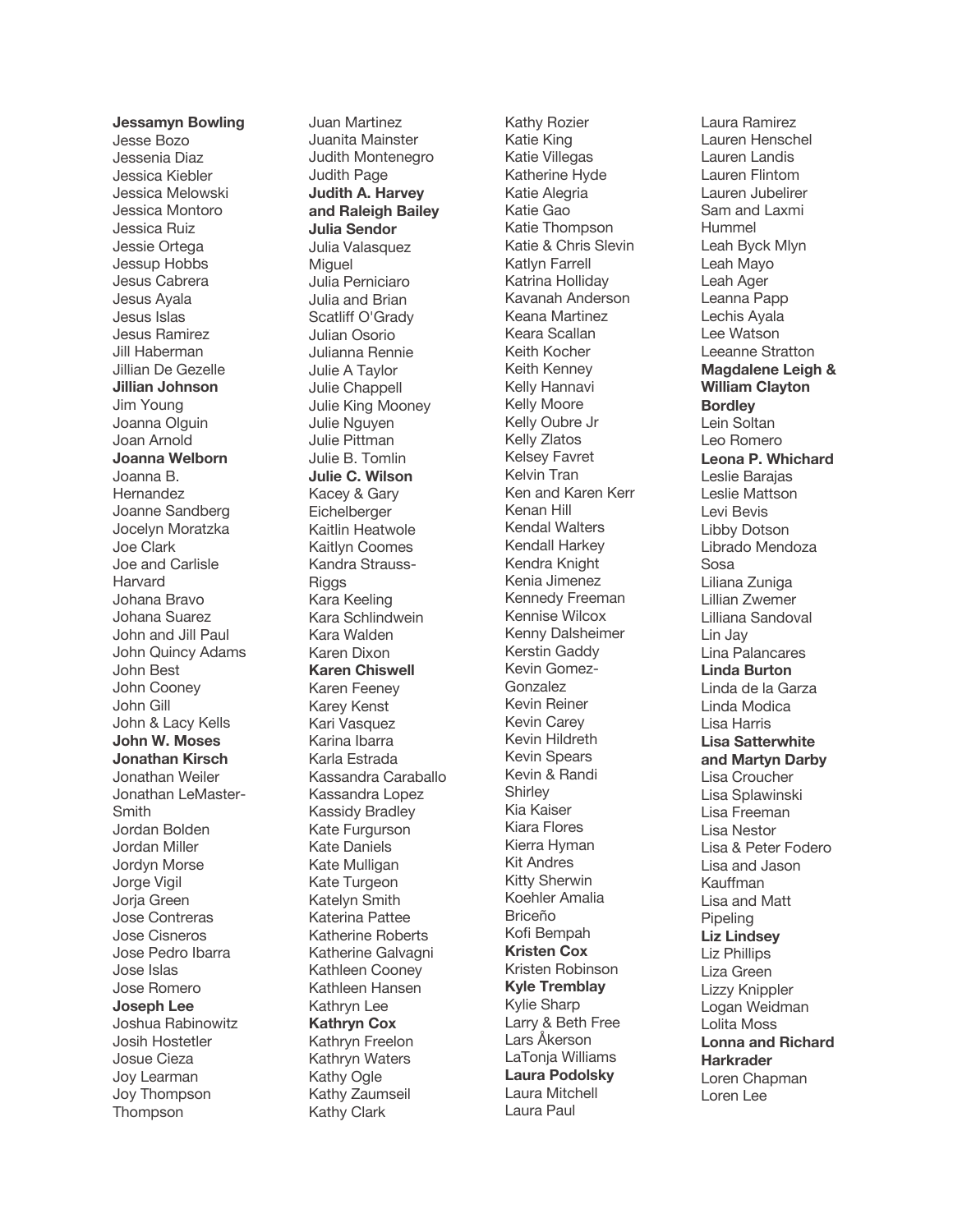**Lori Khamala** Lori Mathews Lorien MacAuley Lorin Campbell Lorraine Gutierrez Lourdes Velasquez Lucia Duncan Lucinda Olasov Lucy Acevedo Lucy Lucille Thames Luis Acosta Luis Arzaluz Luis Ibarra Luis Morales Luis Villicana Luke Miller Luna Juarez Maldonado Luna Del Mar Liñan Aguinaldo Lupita Quezada Lyndel Gliedman Lyndsey Beutin Lynn and John Coles **Lynn McKnight** Lynne Walter Lysa Salsbury M. Albanil Madeline Garcia Madeline Hall Maddie Hayes Madison Blackmon Mady Madriñan Rivera Magan Gonzales - Smith Magda Santiago Magdalena Rojas Maggie Bogle Maggie Helms Maggie Booterbaugh Magnolia Rodriguez Maisie Ganzler Makala Wright Malayika Banani Marcela Cadavid Marcela Dorfsman - **Hopkins** Marcie M Fisher - Borne Marcos Curiel Marcus Hunt Marcy and Jerry Withrow Margaret Durbin Margaret McIntosh Margaret Peeples

Margaret Benson Nemitz Margaret Foster Margaret Free Margaret Matthews Margaret Trosper Margarita Arteaga Marguerite Kuhl Mari Joerstad Maria Magdalena Lopez Gonzalez Maria Echeverri Maria DelGobbo Maria Mendez Maria Ortega Maria Pacheco Maria Okie and Shelly Baum Marian Beane Marian Fragola and Jeremy Arkin Marianne Martinez Maribel Betancourt Maricely Martinez Marie Bongiovanni Marie Sappenfield Marieka Kaye **Marilyn Hays Marina Nealson** Mario, Robyn, Jill & Olivia Tore Marithza Mondragon Maritza Torres Mark Lawrence Mark Sad Marla Gregg Marlo Prioleau Marlon Castro Marta Pardo Marta Dances Martha Valadez Martha Jackson Martha Zarate Martha Y Martin Juarez Marvin Cisneros Mary Kelsey Trumps Mary K Rockers Mary Davis Mary Garren Mary Quezada **Mary Jo and Archie Johnson** Mary Jo Lehman **Mary and Jack Rockers Mary Lee Hall**

Mary -Elizabeth Sobczyk Matthew Brunger Matthew Pham Maura Holt -Ling Maureen Best Maureen Archer Mauricio Castro Mauricio Echeverri Maira Areguin Maysam Daghestani McCoy & Kimberly Perry Meagan Arrastia - Chisholm **Meg Crenshaw** Meg Buckingham Megan McCurley Megan Rowell Megan Britt Megan Guzman Megan Schaefer Meghan Hurley **Meghan Julie Antol** Meghan Curran Mekaila Bostic Melvin Williams Melanie Godinez - **Cedillo Melinda Wiggins and Dave DeVito Melissa Simmermeyer** Melissa Cruz Melissa Mason Melodee Woodmansee Mercedes McCurley **Meredith Emmett and Galia Goodman Meredith Pittman** Meredith Gray Meredith and Roy Arkin Merlin Richardson Michael Cohen Cunningham Michael Heim Michael Macias Michael Pollock Michael Leslie Michael Arkin Michael Esmonde Michael Lee Michael Nutt Michele Goldman

Michele Cushing Michelle Holmes Michelle Kaiser Michelle Revels - Macalinao Michelle Ruan Michelle and Travis Icard Mike and Mig Murphy Sistrom Mike Gulley Mikel Barton Michele Sager Millie Ravenel Milo Sherman Miranda Lynell Bridget Schartz Miranda Watson Miriam Chicurel - Bayard Miriam Melendez Misrak Desta Misrak Dinku Missy Fuentes Mitchell Price Mojdeh Hojjati **Molly Hemstreet** Molly Renda Molly Pearlstein **Monica Niznik** Monica Contreras Monica Moreno Monica Raigoza Monique Ward Morgan Brumfield Muhammet Nuriyev Muskaan Soni Nadia Vossoughi Naimik Patel Nancy Correa Nancy Kalow Nancy Ratcliffe Nancy Hearon Nancy Reeck Nani Suarez Narivi Roblero Natalia Morales Natalie Dawn Rivera Natalie Garcia - **Franquiz** Natalie Richardson Natalie Turner Nathalie Feldman Nathan Barber Nati Garcia -Franquiz Neal Greenfield Nelson Hernandez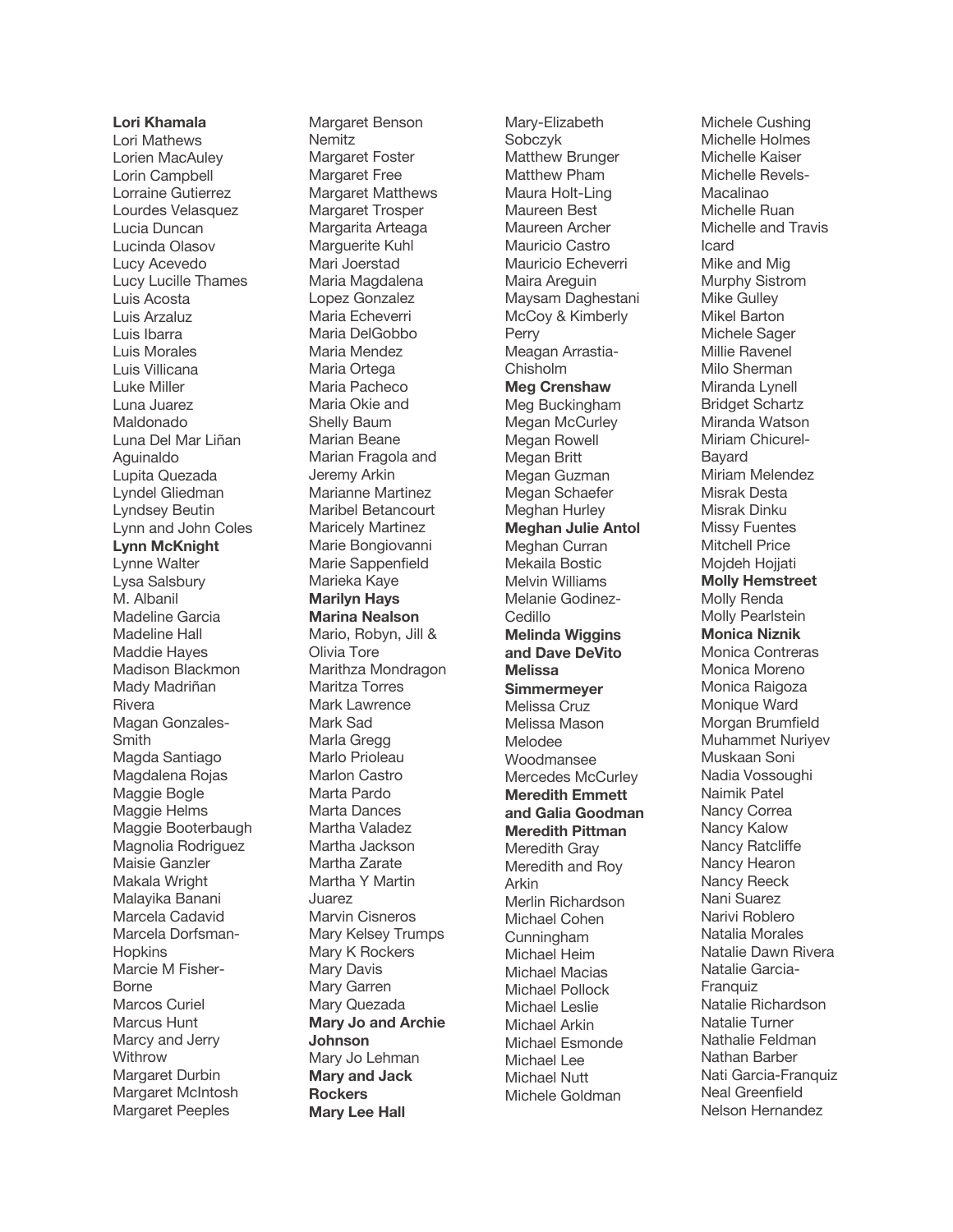Nestor Rodriguez - Garcia Nettie & Jim Wood Nicholas Marino Nicholas Graber - **Grace** Nick Rinehart Nick Perry Nicky Andrews Nicole M. Rider Nicole Martinez Nicole Mora Nicole Puccinelli - Ortega Nina Kane Nixon Areguin Niya Friday **Noah and Morgan Robins** Noah Evans Noemi Gavino -Lopez **Norma Martí** Norma De Jesus Oberhiri Akushe Obinna Lucky Ejimofor Ociel Trejo Hernández Olivia Free Olivia Pisel Olivia Wood Omar Lainez Omar Ibarra Omegia Seaford On Tim Tang Pablo Buenrostro Pablo Joseph Escobar and Margaret Dolan Escobar Pacita Edayan Paige Southworth Pamela M Osborne Pamela Moratzka Paola Guerrero Patience Perry **Patricia and Michael Parker** Patricia Marsh Patty Katherine Adams Patricia Cho Patrick Macias **Patrick Stawski and Gus Curran** Patti Cortez Patty Chase

**Paul Ortiz & Sheila Payne** Paul Alderete Pearl Young Penny Mewborn El Perry **Sara Carlson and Peter S. Tavernise**  Peter Eversoll Peter Johnson Phil Marsosudiro Phil Rubio Philip L Lambert Piper Strzelecki Porche Kena Cotten - **Carter** Priya Shankar Que -Lam Huynh Rachel Elliott **Rachel Elaine McGill Rachel Rios** Rachel Scrudato Rachel Valentine Rachel Wright Junio Rachel Gugliemino Rachel Piontak Rachel Pride Rachel Weitzenkorn Rahel Habtemariam **Ralph Jones** Ramiro Arceo Ramiro Martinez **Ramon and Nayeli Zepeda Ramos** Ramon Galinanes Randolph Hubach Raquel Jimenez **Raúl Gámez Rebecca Cray Concha** Rebecca Rich Rebecca Camarigg Rebecca Fontaine Rebecca Parrish Rebecca Simon Regina Wilkins R Chandrabose **Rhonda Cohen** Rhonda Klevansky Riahl O'Malley Richard MacMaster Richard and Lucy Henighan Richard Rodriguez

Richard and Jane Levy Rigo Santiago Riley Cullen Robbie Paul Robbin Randolph **Robert R. Korstad** Robert Cantrell Roberto Tijerina Robin Smith Robin Kirk Robin Butler Robin Edelstein Robin Nichols **Robyn Fehrman** Rocio Anderson Rocio Quintero Rocio Reyes Rodrigo Castaneda - Marin Rodrigo Juarez Kathryn Jones McReynolds and Roland McReynolds **Ron Garcia -Fogarty and Millie Brobston** Ron & Diane Andrulonis Rosalba Raymundo **Angelo and Rosalie De Vito** Rocio Rangel Rosio Montalvo Ross Bradley Roxanna Hernandez Roxanne Taylor Ruben Jacobo - Rubio **Ruby Arellano** Ruby L Arellano Ruby Tapia Ruhama Tereda **Ryan Nilsen and Emily Stewart** Ryan Carter Ryan Manning Ryan Monk Sadie Taylor Sahula Diaz **Sal and Cindy Macias Sally Migliore and Andrew Meyer** Sally Kann Salma Syed Salvador Rangel

Sam B. Trickey Sam Hodges **Samantha** Hernandez Samantha Holmes Samantha Aarvold Samantha Melendrez Samara Perez Labra Sandra VanderLinde Sandra Diaz Sandra Kline Sandra Trowell Sandy Jackson **Preiss** Santana Boyd Meg and Sarah **Baesmith** Thomas Arcury and Sara Quandt Sara Gomez Sara Wagner Sarah Cohen Sarah Wilson Sarah Bryce **Sarah E. Carroll** Sarah Townsley Sarah Fish Sarah Marks Sarah Peveler Sarah Quinones Sarah Waugh Savannah Mockus Scarlett Chavez - Larios Scot Dahl Scott Cooper Scott Page Scott A.L. Beck Secilia Lopez Selena Childs Selena Ibarra Selene Santiago - Lopez Senait Tadesse Senderlie Pilorge Sendy Arteaga Sergio Neri Serpil Chiba Shanna Kincheloe Shantanu Gaijar Shante Montgomery Sharon Bushnell Sharon Hirsch Sharon Reeck Shawn Svoboda - **Barber**